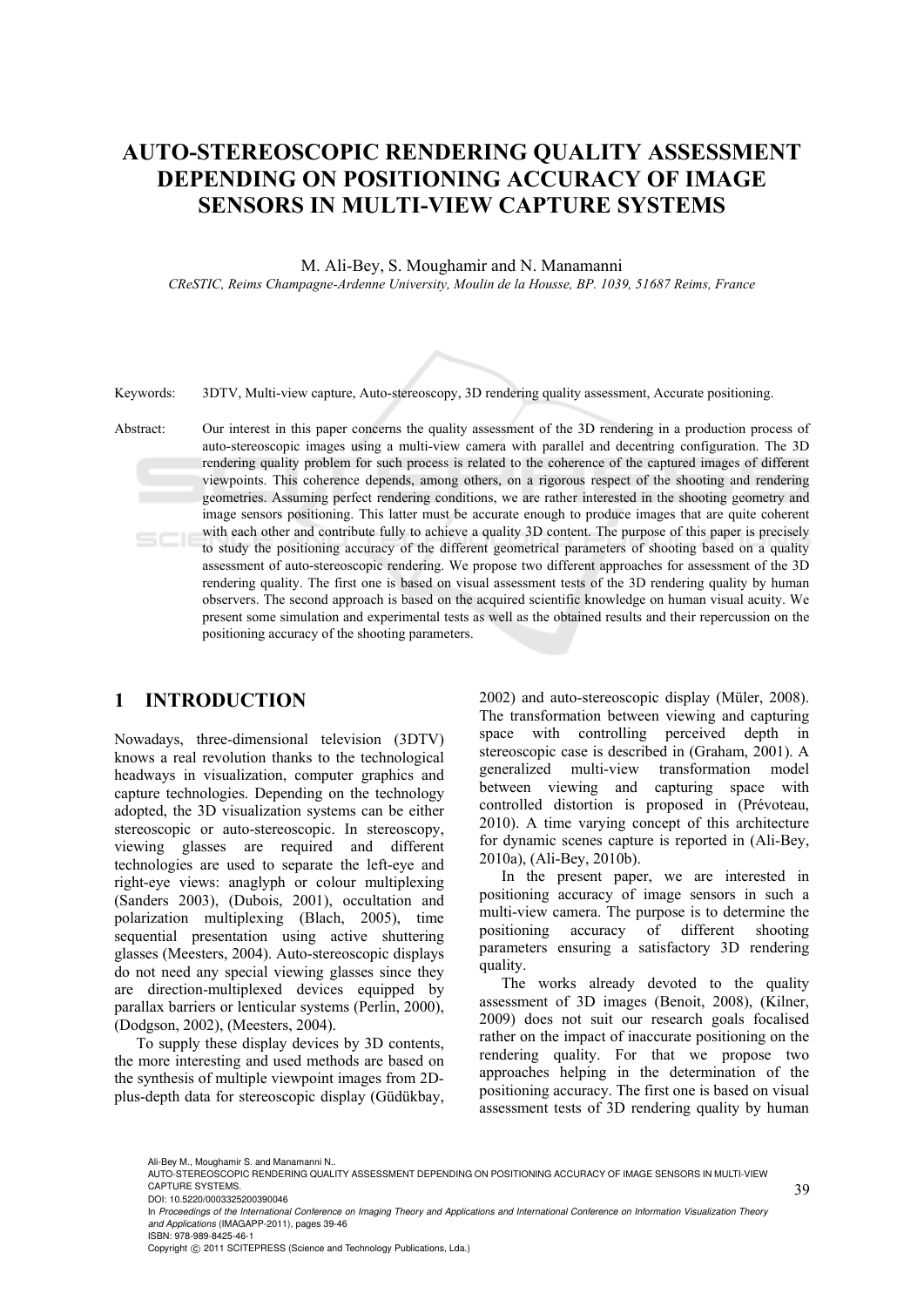observers. The second one is based on human visual acuity.

This paper is organized as follows: in Section 2, the positioning accuracy problem is posed after recalling the shooting/viewing geometrical process of parallel and decentring configuration for autostereoscopic rendering and deriving a simulation scheme of this process. In Section 3, the visual observation based method of rendering quality assessment is presented with the used tools and the obtained simulation results. In Section 4, the visual acuity based method is presented with the obtained results. We finish this work with some conclusions.

## **2 3D IMAGES SHOOTING / VIEWING GEOMETRICAL PROCESS**

The Shooting/Viewing geometric process model consists in some geometric transformations from the capturing space to the rendering one. Thus, three groups of parameters can be defined: a rendering parameters group imposed by the auto-stereoscopic display geometry, a second group defining the geometric structure of the 3D camera model for capturing the scene, and a third one controlling the distortions that affect the 3D rendering. Knowing the parameters of these three groups and the relations between them, one can define a capturing configuration satisfying both parameters imposed by the visualization device and those of the wished distortions.

Thereafter, one recalls succinctly the different parts of this geometric process and the associated parameters (Prévoteau, 2010). In a first part, a multiview rendering geometry of auto-stereoscopic display device is presented with the viewing parameters definition. Then, the shooting geometry of parallel and decentred configuration is presented defining the capture parameters. After that, relations between capturing and viewing parameters are given to define the distortion controlling parameters.

#### **2.1 Multi-view Rendering Geometry**

The considered display device is an autostereoscopic screen as depicted in (Figure 1), where *H* and *W* represent respectively the height and the width of the device.

To perceive the 3D rendering, the observers should be at a preferential positions imposed by the screen and determined by a viewing distance *d*, a

lateral distance  $o_i$  and a vertical distance  $\delta_o$ corresponding to a vertical elevation of the observer's eyes. Let *b* be the human binocular gap. A viewing frame  $r = (C_n, x, y, z)$  is associated to the device in its centre *Cr* for expressing viewing geometry.







Figure 2: Shooting Geometry.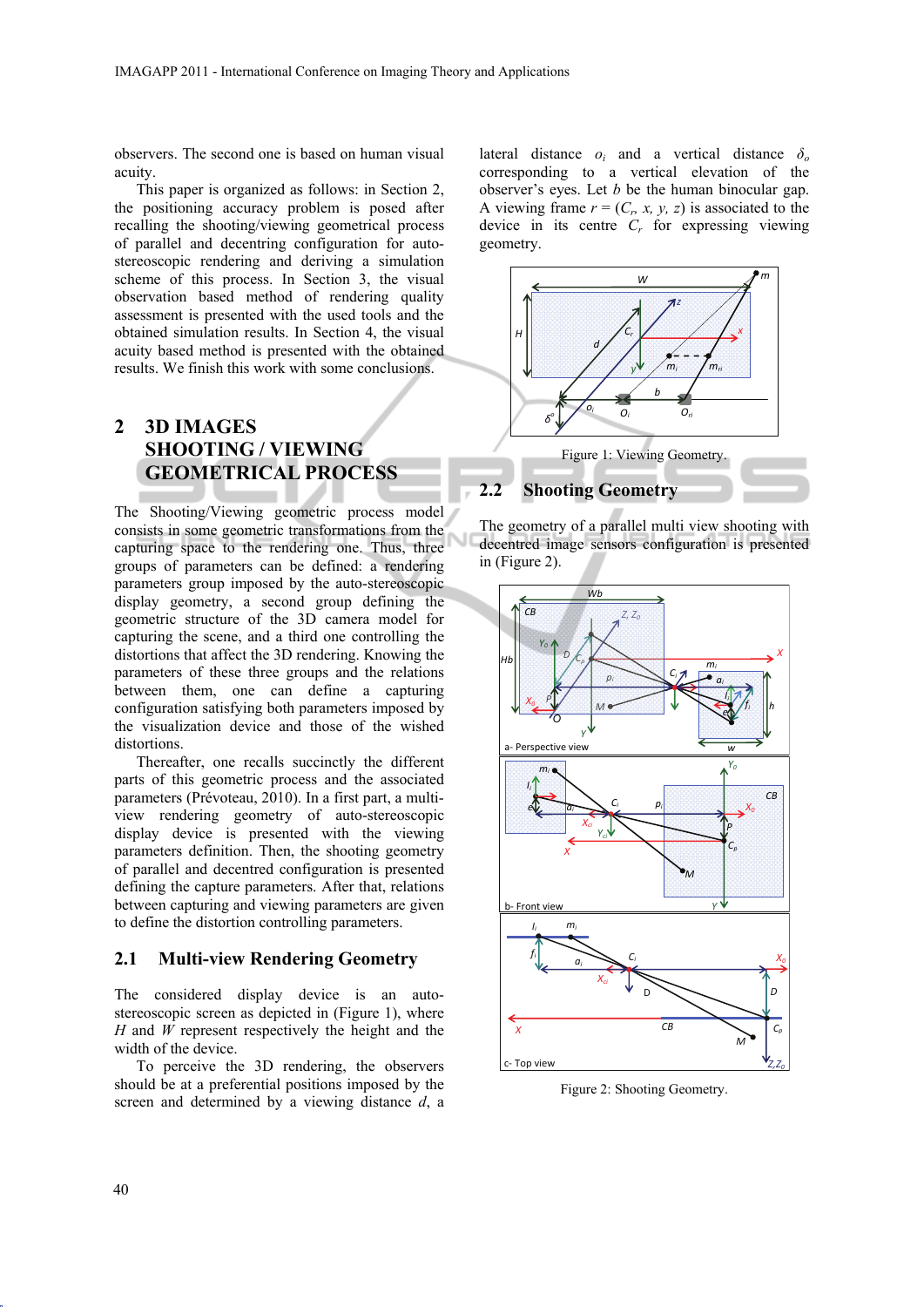The shooting system is composed of *n* sensor/lens pairs. The lenses are represented by their optical centers  $C_i$  and the image sensors by their centers  $I_i$  and their dimensions  $w \times h$ . The optical centers are aligned and uniformly distanced by an inter-optical distance *B* along a parallel line to the scene plane CB having dimensions  $Wb \times Hb$ . This scene plane is situated at a convergence distance *D* from the line of optical centers. This line is elevated by a vertical distance *P* regarding to the scene plane centre  $C_p$ . Each optical centre  $C_i$  is defined by its lateral position  $p_i$ . Note that, these image planes are coplanar and parallel to CB plane and they are also distant by a focal length *f* to the optical centers line. In addition, each image plane is decentred by a lateral distance *ai* and a vertical distance *e* regarding to the correspondent optical centre  $C_i$ . A frame  $R =$  $(C_p, X, Y, Z)$  is positioned at a chosen convergence centre  $C_p$  associated to the scene.

#### **2.3 Transformation Parameters**

The transition from the shooting space to the viewing one is expressed by the transformation between the captured point homogenous coordinates  $M(X, Y, Z, 1)<sub>R</sub>$  and those of the perceived point *m* (*x*, *y, z,* 1) (Prévoteau, 2010):

$$
\alpha \begin{bmatrix} x \\ y \\ z \\ 1 \end{bmatrix} = \begin{bmatrix} k \begin{vmatrix} \mu & y & 0 \\ \mu & \rho \mu & \delta & 0 \\ 0 & 1 & 0 \\ 0 & 0 & \frac{k(\varepsilon - 1)}{d} & \varepsilon \end{bmatrix} \begin{bmatrix} X \\ Y \\ Z \\ 1 \end{bmatrix} \tag{1}
$$

Where the transformation parameters quantifying independent distortion effects are defined as follows:  $k = \frac{d}{D}$  is the global enlargement factor,  $\varepsilon = \frac{b}{B} \frac{Wb}{W}$  $\varepsilon =$ controls the nonlinearity of depth distortion according to the global reduction rate  $\alpha = \varepsilon + k(\varepsilon - 1)\frac{Z}{d}, \quad \mu = \frac{b}{kB}$  controls the relative enlargement width/depth rate,  $\rho = \frac{Wb}{Hb} \frac{H}{W}$  controls the relative enlargement height/width rate.  $\gamma = \frac{p_i b - o_i B}{d B}$  controls the horizontal clipping rate and  $\delta = \frac{\delta^{\circ} B - P b}{\delta}$  $\delta = \frac{\delta^{\circ} B - Pb \rho}{d B}$  controls vertical clipping rate.

#### **2.4 Specification of Multi-view Shooting Layout**

Knowing the viewing, capturing and distortion parameters presented previously, one can specify a capturing layout satisfying the transformations and taking into account both the parameters imposed by the display device (Figure 2) and the parameters of the desired distortion  $k$ ,  $\varepsilon$ ,  $\mu$ ,  $\rho$ ,  $\gamma$  and  $\delta$ . Then, the geometrical parameters of the specified capture layout are pulled and expressed as follows:

$$
W_b = \frac{W\epsilon}{k\mu}, \quad H_b = \frac{H\epsilon}{k\rho\mu}
$$
  

$$
w = \frac{W_b f}{D} = \frac{Wf\epsilon}{\mu d}, \quad h = \frac{H_b f}{D} = \frac{Hf\epsilon}{\mu \rho d}
$$
  

$$
D = \frac{d}{k}, \quad P = \frac{\delta^o - \delta d}{k\rho\mu}, \quad p_i = \frac{o_i + \gamma d}{k\mu}
$$
  

$$
a_i = \frac{p_i f}{D} = \frac{f(o_i + \gamma d)}{\mu d} = \frac{f(o_i + \gamma d)}{\mu \rho d}, \quad f = \frac{D F}{D + F}
$$

The last relation of (2) is pulled from Descartes relation:  $\frac{1}{f} = \frac{1}{D} + \frac{1}{F}$  and makes autofocus in order to obtain a sharp image on each point of view, where

*F* is the lens focal. Note that to obtain a perfect 3D rendering without distortions, it is sufficient to choose the distortion parameters as follows:  $\varepsilon = 1$ ,  $\mu = 1$ ,  $\rho = 1$ ,  $\gamma = 0$  and  $\delta = 0$ .

Based on this analysis some industrial applications such as 3D-CAM1 and 3D-CAM2 prototypes (Figure 3) were developed by our partner 3DTV-Solutions Society. These prototypes are able to capture images of eight points of view simultaneously and which can be displayed, after interlacing, on an auto-stereoscopic screen in realtime. Note however that these prototypes are designed only for static and quasi-static scenes presenting one constant and known convergence distance for each prototype.



Figure 3: 3D-CAM1 and 3D-CAM2 prototypes.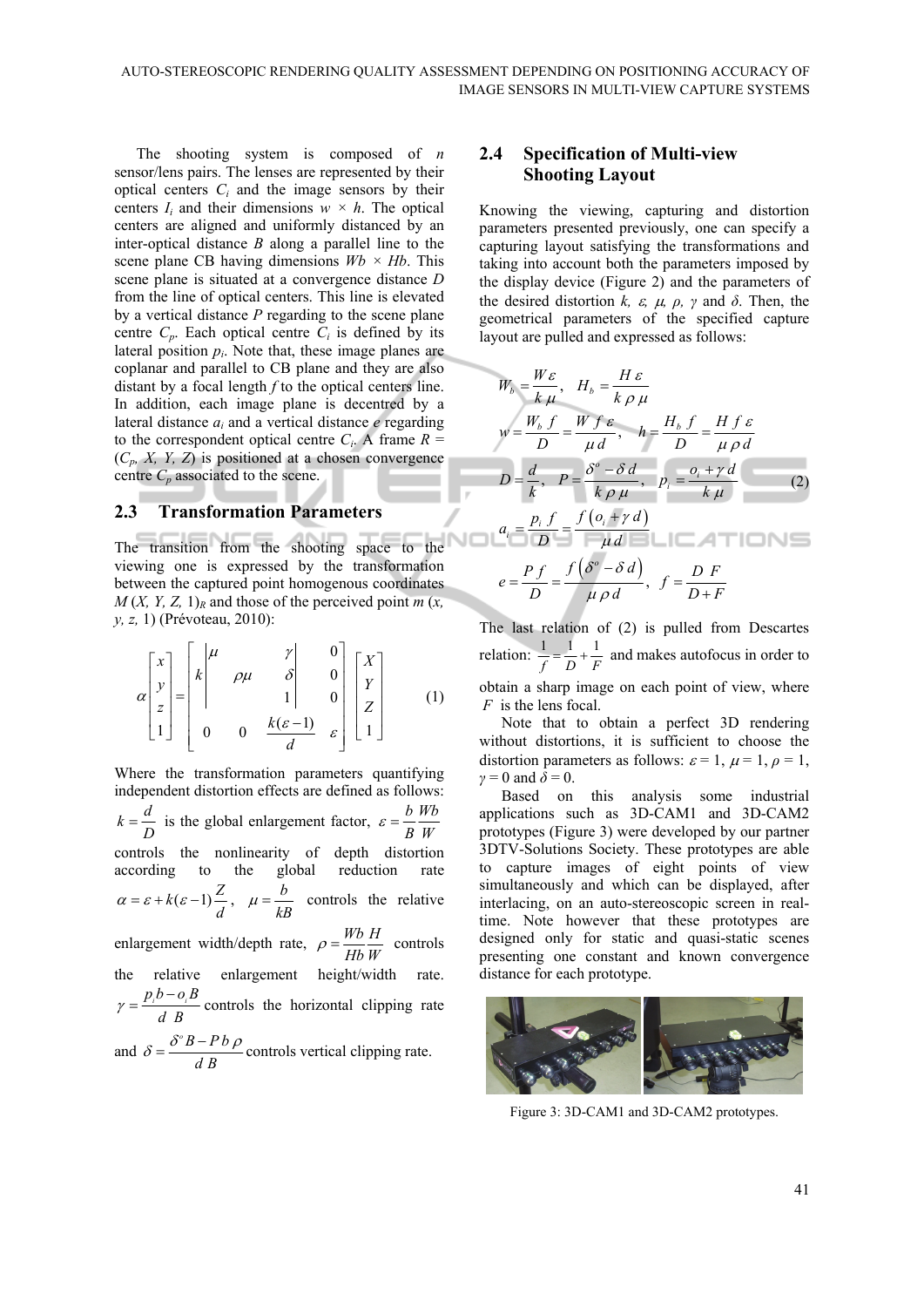#### **2.5 The Simulation Scheme**

A simulation scheme reproducing the global shooting/rendering geometrical process is given in (Figure 4). It exploits a perspective projection model based on the parameters defined above in the case of static scenes by assuming the convergence distance of the camera to be equal to the real distance of the scene.



Figure 4: Simulation scheme of the production process

The obtained simulation results under Matlab/Simulink environment are presented in (Figure 5). The delivered 3D images and 3D videos are visualized on an auto-stereoscopic screen showing an optimal 3D rendering. This validates viewing, projection and shooting geometry.



Figure 5: The eight points of view and resultant 3D image.

#### **2.6 Positioning Accuracy Problem of the Shooting Parameters**

To obtain an optimal 3D rendering, it is necessary to ensure that the images of the different points of view are coherent between them. Theoretically, an optimal coherence of these images depends on the correspondence of each pixel of each image to a precise position in the 3D image obtained after interlacing. In practice, it is not possible to achieve a zero positioning error of image sensors, so a positioning error threshold of the shooting parameters should be determined. Thus, the image sensors should be positioned in a precision of a fraction of pixel near. This pixel fraction will penalize the quality of the 3D rendering as far as it will be significant. Ever since, the problem is how to specify a positioning accuracy that is sufficient to provide a satisfactory 3D rendering quality practically achievable?

To attempt an answer to this problem we adopt two different approaches. The first one is based on a visual appreciation to determine the positioning error threshold. Moreover, this method is based on some quantization tools using error images. It will be presented in the next section. The second method is based on the acquired expert knowledge on human visual acuity. The latter represents a reference error back-propagated through the geometrical production process in order to specify a positioning accuracy of the image sensors to ensure a satisfactory perceived rendering. This method will be presented in Section 4.

## **3 VISUAL OBSERVATION BASED METHOD**

This method consists in soiling the various shooting geometrical parameters by different error values. The resulting 3D images are compared visually to a reference 3D image obtained under ideal conditions where the parameters of shooting are calculated theoretically. The threshold of the error affecting each geometrical parameter is fixed when the lack of 3D rendering quality begins to be discernible by the observers. Moreover, to get a quantitative appreciation of the geometrical parameters' error extent and their repercussion on the 3D rendering quality, an error image is defined and then quantified. The quantization of these error images will serve to compare the different accuracies in terms of numerical quantities what constitutes a valuable tool in our study. The image error quantifi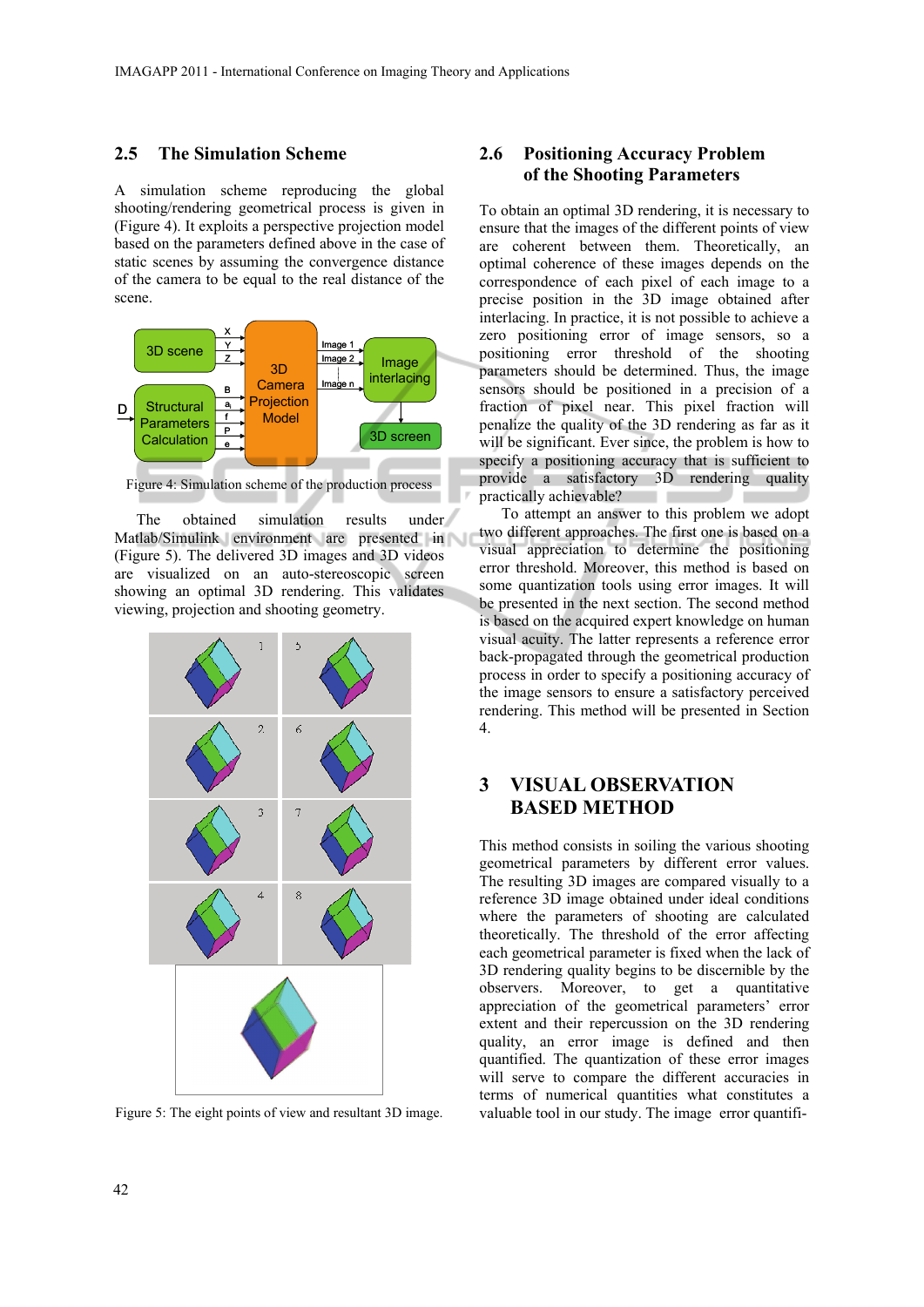cation consists in counting the number of the coloured pixels to define an absolute error. A relative error is also defined by dividing the absolute error by the number of the coloured pixels of the reference image. An index of quality is also defined to express directly the rendering quality.

#### **3.1 Error Images**

An error image is an image produced by the subtraction of two images  $im_{err} = im_{ref} - im$ . In our case it allows the comparison of an image affected by a positioning error of the image sensors to a reference image obtained by a perfect positioning of them (Figure 6):



Figure 6: Reference, current and error images.

#### **3.2 Error Images Quantization**

To quantify the error images, we adopt methods based on counting the number of coloured pixels in the images. To avoid redundant counting of pixels, RGB images are converted to greyscale images giving one matrix for each image (Figure 6). The absolute error *Nabs* is obtained by counting the coloured pixels in the error image compared to an image obtained with not erroneous parameters. The relative error *Nrelat* is the ratio between the number of coloured pixels in the current image error *Nabs* and the number of coloured pixels in the reference image *Nref* at the same instant. We define it as follows:

$$
N_{relat} = \frac{N_{abs}}{N_{ref}} \tag{3}
$$

This error can be expressed also in percentage  $N_{relat}\%$  =  $N_{relat}$  × 100. We also adopt the complement to 1 of the relative error representing the image quality:

$$
Q = 1 - \frac{N_{\text{abs}}}{N_{\text{ref}}}
$$
 (4)

Thus the error is smaller when *Q* is closer to 1.

#### **3.3 Repercussion of the Shooting Parameters Error on the Rendering Quality**

In this section we are interested in the repercussion of some shooting parameters positioning error i.e. the inter-optical distance *B*, the lateral decentring *ai* and the focal length *f* on the 3D rendering quality. The obtained 3D images for different positioning errors are displayed on an auto-stereoscopic screen and assessed visually. The corresponding quantified errors are grouped in a table to compare the impact of the different positioning errors on the 3D rendering quality.

#### **3.3.1 Error on Inter-optical Distance**

For the different positioning errors committed on the inter-optical distance *B*, visual assessment and quantification of the corresponding error images are summarized in the Table 1. The retained value of the accuracy threshold corresponds to the satisfactory visual assessment where  $\Delta B = 40.6$  µm.

Table 1: Image quantization and visual assessment.

| Error $B(%)$      | 0.5    | 0 <sub>1</sub> | 0.05    | 0.01    |
|-------------------|--------|----------------|---------|---------|
| $\Delta B$ (um)   | 406.3  | 81.2           | 40.6    | 8.12    |
| $N_{relat\%}$ (%) | 0.8933 | 0.1790         | 0.1180  | 0.0075  |
| Quality(Q)        | 0.9911 | 0.9982         | 0.9988  | 0.9999  |
| Visual            | Bad    | Slightly       | Satis-  | Perfect |
| Assessment        |        | bad            | factory |         |

#### **3.3.2 Error on Lateral Decentring**

In the same way, for the different positioning errors committed on the lateral decentring *ai*, visual assessment and quantification of the corresponding error images are summarized in the Table 2.

| Table 2: Image quantization and visual assessment. |  |  |  |  |  |
|----------------------------------------------------|--|--|--|--|--|
|----------------------------------------------------|--|--|--|--|--|

| Error $a_i$ (%)   | 0.5     | 0 <sub>1</sub> | 0.01          | 0.001   |
|-------------------|---------|----------------|---------------|---------|
| $\Delta a_i$ (µm) | $2 - 8$ | $0.4 - 1.6$    | $0.04 - 0.16$ |         |
| $N_{relat\%}$ (%) | 0.9146  | 0.1934         | 0.0377        |         |
| Quality (O)       | 0.9909  | 0.9981         | 0.9996        |         |
| Visual            | Bad     | Slightly       | Satis-        | Perfect |
| Assessment        |         | bad            | factory       |         |

The retained value of the accuracy threshold corresponds to the satisfactory visual assessment where  $\Delta ai$  vary between 0.04 and 0.16  $\mu$ m according to i leading to an average of  $\Delta a = 0.1 \mu m$ .

#### **3.3.3 Error on Focal Length**

Again, for the different positioning errors committed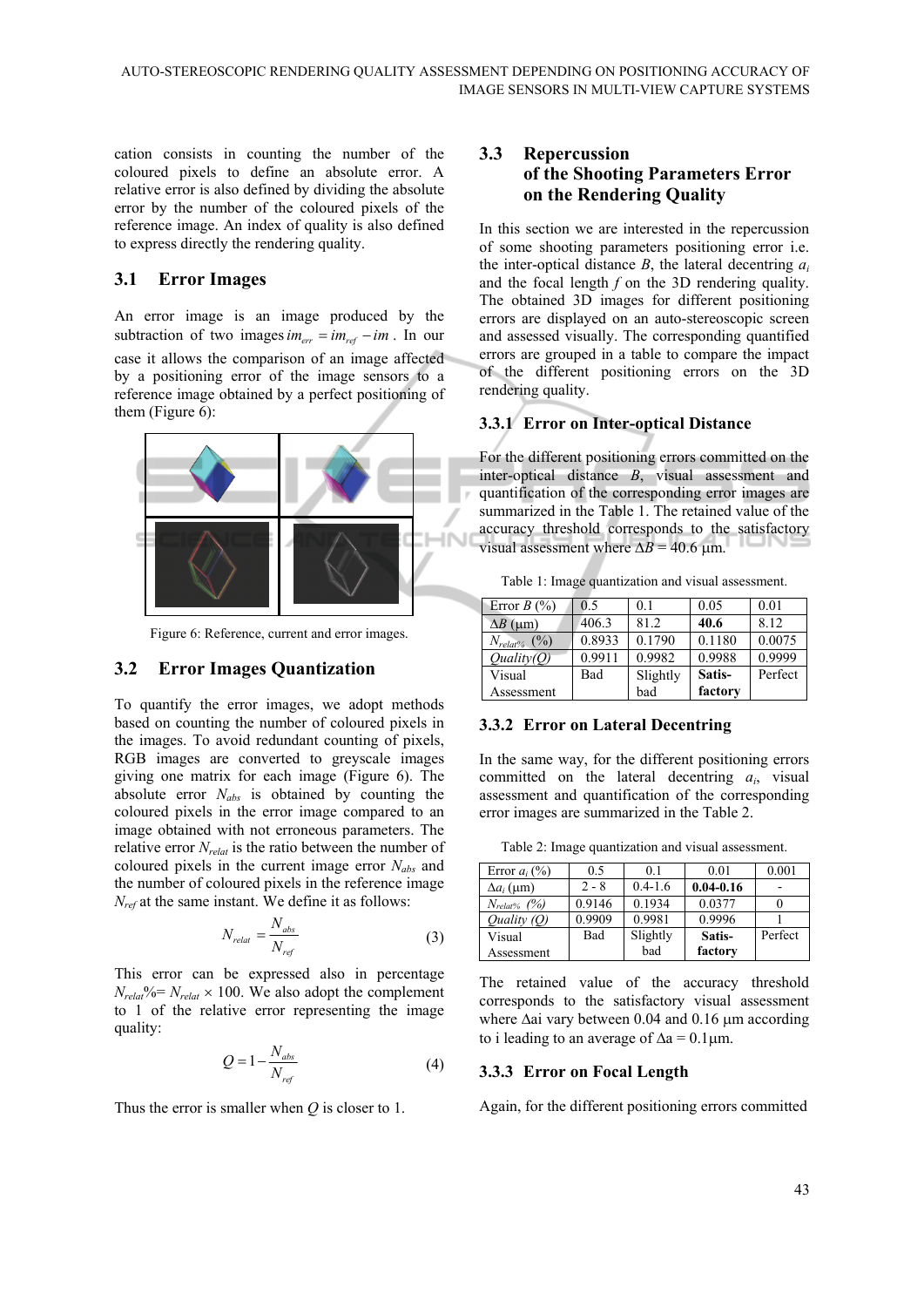on the focal length *f*, visual assessment and quantification of the corresponding error images are summarized in the Table 3. The retained value of the accuracy threshold of *f* corresponds to the satisfactory visual assessment where  $\Delta f = 1.72$  um.

Table 3: Image quantization and visual assessment.

| Error $f(\%)$     |        | 0 <sub>1</sub> | 0.01    | 0.001   |
|-------------------|--------|----------------|---------|---------|
| $\Delta f$ (µm)   | 172    | 172            | 1.72    | 0.172   |
| $N_{relat\%}$ (%) | 1.0633 | 0.2332         | 0.0302  |         |
| Ouality(O)        | 0.9894 | 0.9977         | 0.9997  |         |
| Visual            | Bad    | Slightly       | Satis-  | Perfect |
| Assessment        |        | bad            | factory |         |

The precisions retained in these three cases are fixed by considering the parameters separately. By considering them together with the retained accuracies, the visual observation assessed the obtained 3D rendering as satisfactory and the quantification of the error image gives the following values: *Nref* = 2288529 p, *Nabs* = 2871 p, *Nrelat* = 0.0013, *Nrelat%* = 0.1255 %, *Q* = 0.9987. t and a **IHNO** 

**Remark:** This method requires significant investment of time to perform sufficient tests to properly determine the threshold positioning error of each shooting parameter to ensure a satisfactory 3D rendering. In this study we have considered a single scene, also plenty of scenes with other conditions of shooting should be considered to refine more the values of positioning accuracies sought.

## **4 VISUAL ACUITY BASED METHOD**

The quantification of the error images were used to compare the different accuracies and to establish thresholds of acceptable error by using visual assessment of the obtained 3D images, therefore, this approach still relatively subjective.

We propose in this section to establish an objective relation between different degrees of human visual acuity and the positioning accuracy of the camera parameters to get a quality 3D rendering. From the precision of human vision (visual acuity), we'll go back up the production chain of the 3D perception as far as the shooting parameters positioning accuracy, through the resolution of both a given auto-stereoscopic screen and given image sensors (Figure 7).



Figure 7: 3D perception scheme of multi-view production.

### **4.1 Objective Relation: Visual Acuity / Sensors Positioning Accuracy**

The idea is to define a positioning error of image sensors small enough so that a human eye with good visual acuity is unable to detect it on the 3D image displayed on a given auto-stereoscopic screen.

Indeed, the relation between the visual acuity angle  $\alpha$  and the gap  $E$  which can be detected on a screen surface situated at a viewing distance *d* is expressed as follows:

$$
E = 2 * d * tang(\alpha/2)
$$
 (5)

This gap is equal to a proportion of the pitch of the screen defined by:

$$
\lambda = E / pitch\_scr
$$
 (6)

A given pixel of the image displayed on the screen corresponds to a well-defined pixel of an image captured by one of the *n* image sensors of the camera. Thus, a pixel in one of these sensors should not undergo a positioning error greater than: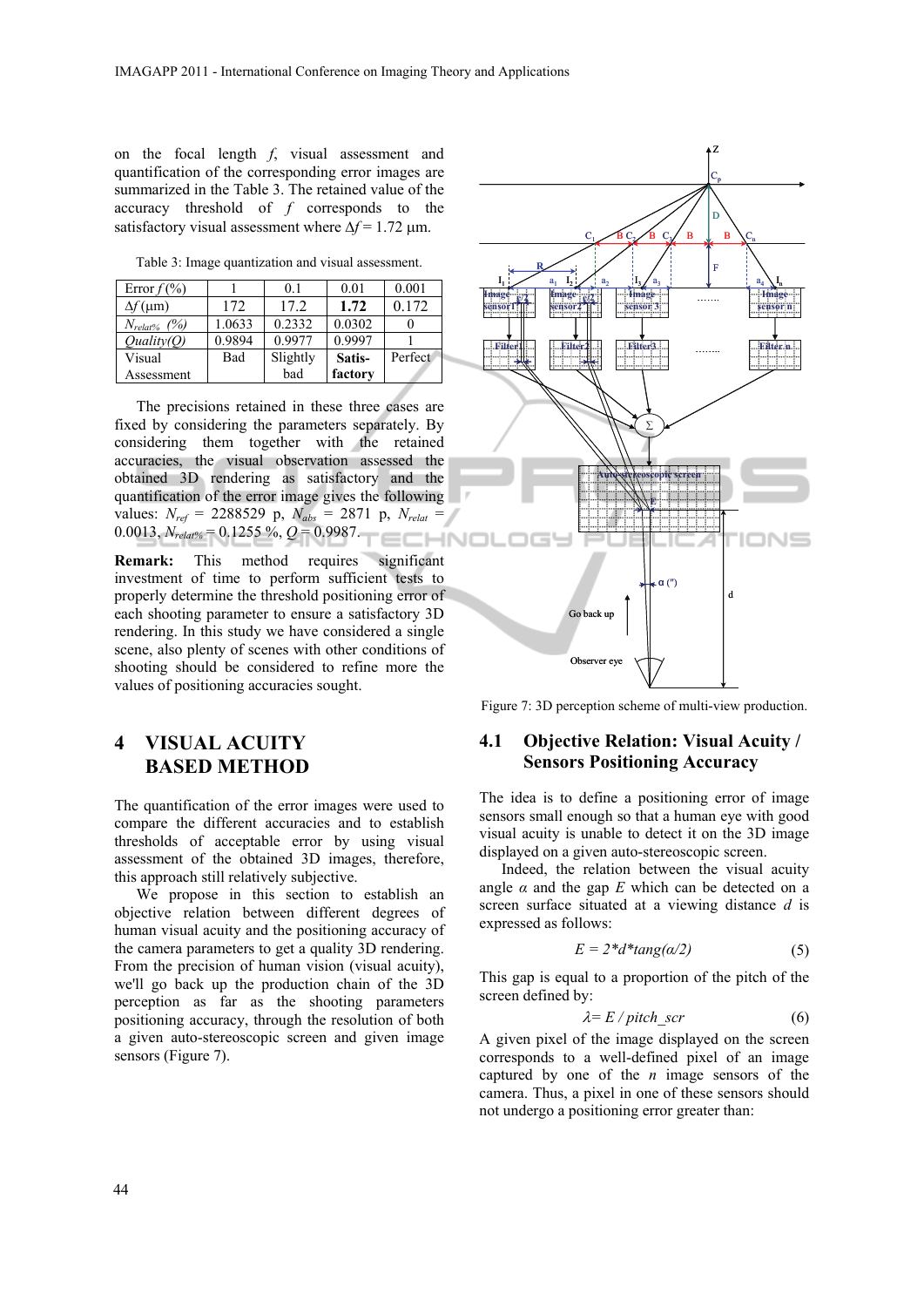$$
e = \lambda * pitch\_sens
$$
 (7)

From (5), (6) and (7) we obtain the relation between the acuity angle  $\alpha$  and the positioning error of the sensors:

$$
e = 2 * d * tang(\alpha/2) * pitch\_sens / pitch\_scr
$$
 (8)

At this stage an objective relation between the accuracy of sensors positioning and 3D rendering quality expressed by the visual acuity of the observer is derived.

#### **4.2 Positioning Accuracy of the Different Degree of Freedom**

The questions to be answered here are: how to share out the error *e*? And how to determine the positioning accuracy of the different degree of freedom: the inter-optical distance *B*, the lateral decentring *ai* of the sensors and the focal length?

In 3D perception, each observer eye observes a different picture of the scene. At the capturing space level, these two images stemming from two adjacent sensors are separated by a distance *R*.

The positioning error *e* defines the error committed on the positioning of each pair of sensors separated by the inter-sensor distance *R* defined as follows:

$$
R = B + \left(a_{i} - a_{i-1}\right) \tag{9}
$$

The error ΔR must not exceed the value of *e*:

$$
\Delta R \le |e| \tag{10}
$$

With

$$
\Delta R = \Delta B + \Delta a_i + \Delta a_{i-1} \tag{11}
$$

This error can be written as follows:

$$
\Delta R = \frac{B}{R} \Delta R + \frac{|a_i - a_{i-1}|}{R} \Delta R \tag{12}
$$

With

$$
\Delta B = \frac{B}{R} \Delta R \text{ and } \Delta a_i + \Delta a_{i-1} = \frac{|a_i - a_{i-1}|}{R} \Delta R \tag{13}
$$

Note that  $a_i$ - $a_{i-1}$  is constant for all *i*, since *R* and *B* have the same value for all pairs of adjacent sensors at a given time. One can note that the quasi-totality of the error should be endorsed to the error on *B* and a tiny part is authorized as error on the lateral decentring *ai*. This implies a maximum permissible error on  $a_i$ - $a_{i-1}$  of the order of 10<sup>-3\*</sup>∆R.

This error is evenly divided on both sensors lateral decentring, so we obtain a common value of the absolute error:

$$
\Delta a = \frac{\Delta (a_i - a_{i-1})}{2} \tag{14}
$$

Concerning the error on the focal length it is deduced from the following relations:

$$
a_i = \frac{p_i(t)}{D(t)} * f = i * \frac{B(t)}{D(t)} * f
$$
 (15)

$$
\frac{B(t)}{D(t)} = \frac{b}{d} = cste
$$
 (16)

$$
a_i = i \cdot \frac{b}{d} \cdot f \tag{17}
$$

$$
f = \frac{d}{i * b} * a_i \tag{18}
$$

The ratio of errors is maintained for a coherent twodimensional autofocus (lateral and depth), in addition, the maximum permissible error on the lateral decentring is the same for all points of view:

$$
\Delta f = \frac{d}{b} * \Delta a \tag{19}
$$

The error on *f* is thus of the order of  $d/b^*10^{-3*}\Delta R$ .

#### **4.3 Validation using the Visual Observation based Method**

We will use the tools provided in the method based on visual observation to evaluate the practical validity and relevance of this second method.

We perform a test using a 30" screen whose pitch is 0.5025 mm and minimum viewing distance is  $d =$ 2 m. The pitch of the sensors is  $3.2 \mu m$  and the considered visual acuity is  $\alpha = 1'$ . After calculation, we obtain the following values:  $E = 0.5818$  mm,  $\lambda =$ 1.1578,  $\Delta R = 3.7049$  μm,  $\Delta B = 3.6911$  μm,  $\Delta a =$  $0.0097$  µm,  $\Delta f = 0.2985$  µm.

Now by visual assessment, the 3D rendering for acuity of 1' is evaluated as **"perfect"** and the image error's quantization gives the values :  $N_{ref}$  = 979875  $p, N_{abs} = 0$   $p, N_{relat} = 0, N_{relat\%} = 0$  % and  $\dot{Q} = 1$ .

For a 24'' screen with a pitch of 0.27 mm and a viewing distance of 2 m, we obtain the values:  $E =$ 0.5818 mm,  $\lambda = 2.1548$ ,  $\Delta R = 6.8954$  µm,  $\Delta B =$ 6.8698 μm,  $\Delta a = 0.0168$  μm,  $\Delta f = 0.5179$  μm.

The 3D rendering is visually assessed as **"perfect"** and the quantified image error values are:  $N_{ref}$  = 2294208 pixels,  $N_{abs}$  = 287pixels,  $N_{relat}$ =  $1.2510*10^{-4}$ ,  $N_{relat\%} = 0.0125\%$  and  $\boldsymbol{Q} = 0.9999$ .

This method is considered as severe regarding to the applicability of the obtained results. However, a compromise can be envisaged for a practical solution by choosing a reasonable precision for ∆*a* and ∆*B*. ∆*f* can be then deducted by calculation.

For example if we choose a precision of  $0.1 \mu m$ for ∆*a*, the accuracy of the other parameters is: ∆*R* =